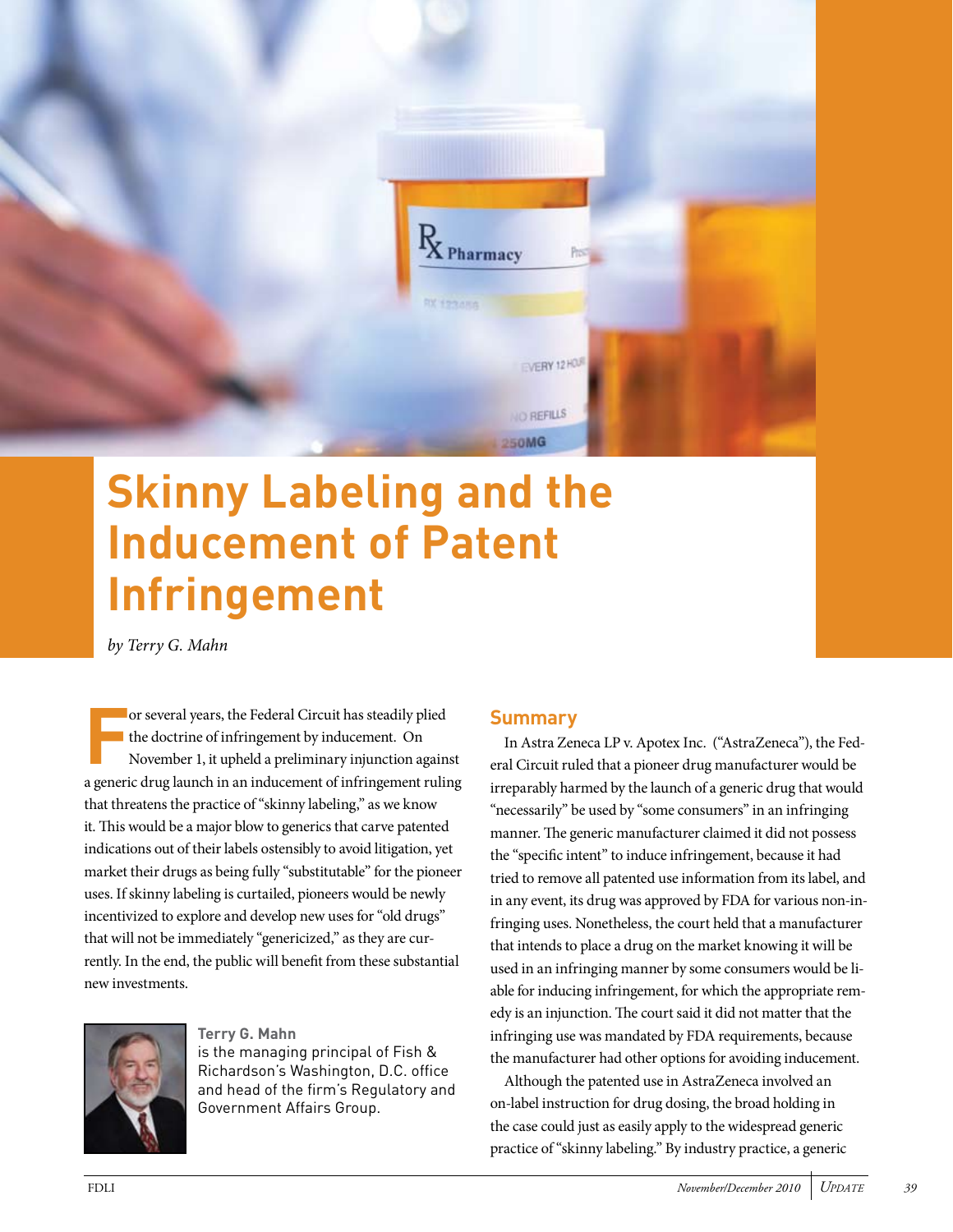drug is "skinny labeled" whenever the generic manufacturer omits a patented use from the approved pioneer label to avoid an infringement suit by the pioneer. Despite the omitted use, these drugs are approved by FDA as therapeutically equivalent to and fully "substitutable" for the pioneer and marketed as such by generic manufacturers. Because many state pharmacies are required by law to fill prescriptions with "substitutable" generics regardless of intended use, some consumers will necessarily receive and use "skinny labeled" generics in an infringing manner. Under the holding in AstraZeneca, this practice now appears to induce patent infringement.

## **Discussion**

## *A. The Apotex ANDA*

In 2000, FDA approved AstraZeneca's NDA for a budesonide (corticosteroid) inhalation suspension drug marketed under the name PULMICORT RE-SPULES. The Orange Book entry for the drug contained two patents, both of which include method claims directed to administering a budesonide composition once daily by nebulization. The approved label for the drug indicates that it can be administered either once or twice daily. The label also indicates that the drug can be administered in three strengths (0.25mg, 0.5mg and 1.0mg per 2mL vial) and directs the patient to "titrate down" to the lowest effective dosage to avoid possible adverse effects from excessive use of the medication. The "titrate down" language is required by FDA on all labels of inhaled corticosteroid products.

Apotex submitted an ANDA referencing the AstraZeneca drug but requested that it be approved only for administration on a twice-daily basis to avoid the Orange Book patents that claimed

once-daily administration. FDA rules generally require a generic label to be identical to the pioneer label. However, one exception occurs when the pioneer drug is protected by a method-of-use patent and the generic applicant does not intend to seek approval for such use. To omit the patented use from its label, the generic applicant files a "section viii" statement with a proposed label that "carves out" all mention of the patentprotected language. For the AstraZeneca drug, Apotex filed a section viii statement omitting all references to the once-daily administration but left in place the downward titration language. Apotex also requested approval for only the two lowest strengths of the drug. FDA approved the Apotex ANDA on March 30, 2009.

## *B. The District Court Decision*

One day after launch, AstraZeneca filed a Declaratory Judgment action and motion for preliminary injunction to stop the distribution of the Apotex drug on the grounds that, among other things, the downward titration language on the proposed label effectively instructed consumers to use the drug once daily, infringing the AstraZeneca patents. Apotex countered that the downward titration language did not instruct users to take the generic drug once daily and, in support, produced correspondence from FDA staff that confirmed that such language did not "teach" once-daily administration. Apotex also argued that because the generic drug had a substantial non-infringing use (twice-daily administration), the requisite intent to induce infringement could not be inferred from its proposed generic label.

The district court disagreed. It concluded that the downward titration language would cause users to infringe AstraZeneca's method claims because titrating down from the starting dosage would necessarily lead to once-daily usage. Accordingly, the court held that the label was factual evidence of Apotex's intent to induce such infringement. Before issuing the preliminary injunction, however, the court gave Apotex an additional opportunity to provide evidence that it did not intend to induce infringement of the method claims. Apotex supplied further testimony as to its efforts to develop a non-infringing label. In the end, the court was not swayed and enjoined the launch of the Apotex drug.

# *C. The Federal Circuit Appeal*

Apotex appealed the district court's decision on both direct and inducement of infringement. On the question of direct infringement, the Federal Circuit reviewed the generic label and agreed with the lower court that the downward titration instructions effectively directed a lowest-beginning-dose user (i.e., one taking the 0.25mg strength) to titrate down to once daily, since there was no other way for such user to titrate lower. It also reviewed a 2008 Citizen Petition dealing with the identical issue involving a proposed IVAX drug and concluded that FDA's decision in that case put Apotex on notice that downward titration may involve once-daily dosing. Notwithstanding FDA's belief to the contrary, direct infringement of the AstraZeneca patents would occur.

On the inducement question, Apotex recounted how it tried to include additional language on its label to ensure only twice-daily dosing but was rebuffed by FDA. It also asserted that it was improper for the lower court to infer intent, citing to the Federal Circuit's holding in Warner-Lambert Co. v. Apotex Corp. that "where a product has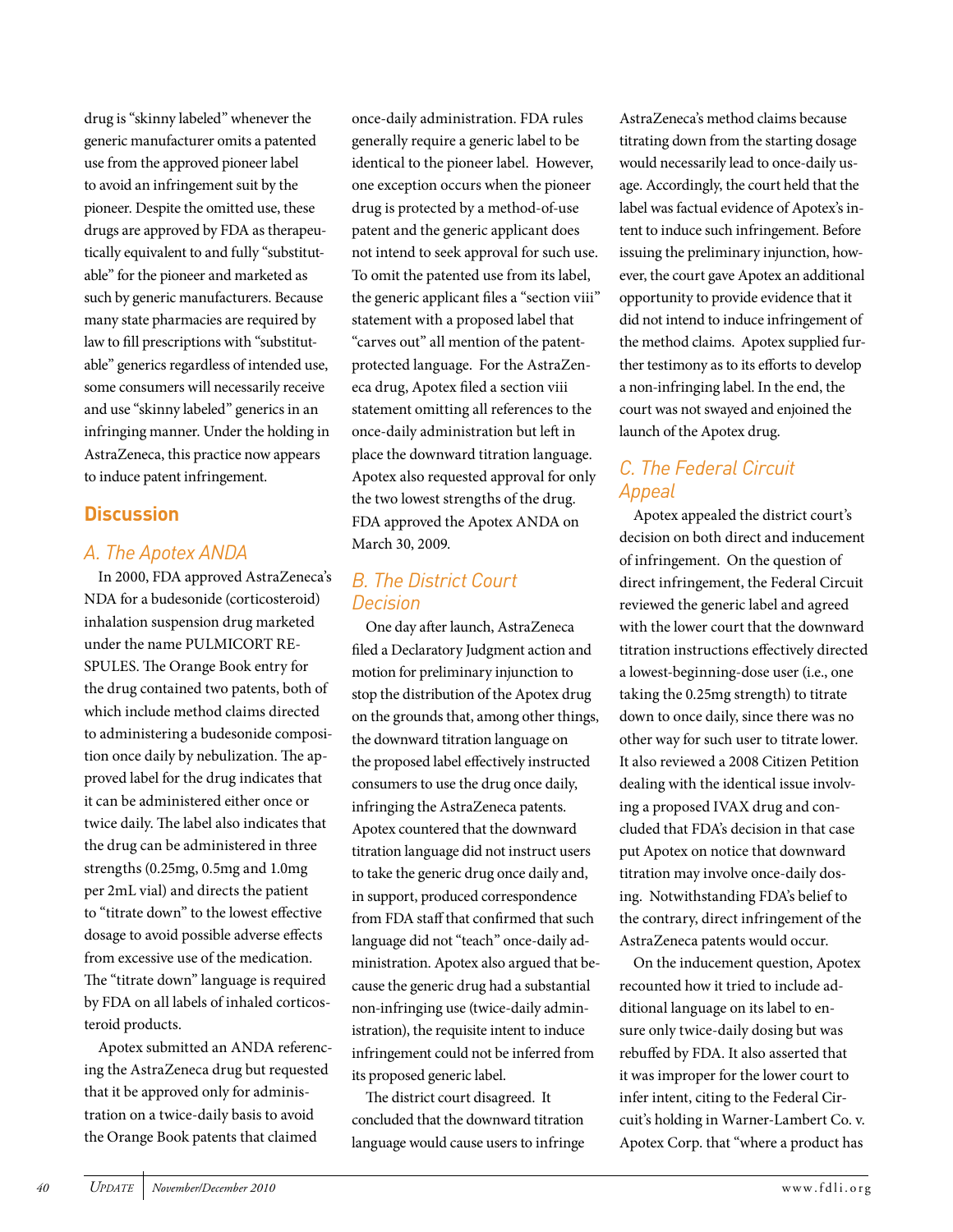substantial noninfringing uses intent to induce infringement cannot be inferred even when the [alleged inducer] has actual knowledge that some users of its product may be infringing the patent."

The Federal Circuit disagreed. While acknowledging the general rule set forth in Warner-Lambert, it noted that liability for inducing infringement may be found "where evidence goes beyond a product's characteristics or the knowledge that it may be put to infringing uses, and shows statements or actions directed to promoting infringement." Here, the court said Apotex had been found by the district court to possess the requisite specific intent to induce infringement, by including instructions on its proposed label that would cause some consumers to infringe the asserted method claims. Moreover, evidence that showed Apotex was aware of the infringement problem with the proposed label but proceeded with plans to distribute its generic product nonetheless. It was this conduct, the court said, and not merely the planned distribution of the generic drug, that formed the basis (circumstantial or otherwise) for the finding of specific intent.

The Federal Circuit also considered Apotex's contention that it could not possess specific intent because the proposed label contained only general recommendations and not specific recommendations for the infringing use. The court, however, said it was not a matter of specificity but whether the proposed label language would inevitably lead some users to practice the claimed method. It reiterated that the specific intent finding was not based solely on the proposed label but also on Apotex's decision to proceed with its plans to distribute the drug despite being aware that infringement would occur.

## *A. Skinny Labeling*

As a general rule, generic drugs must be labeled for the same conditions of use approved for the referenced pioneer drug. The Federal Food, Drug, and Cosmetic Act, however, allows a generic drug manufacturer to "carve out" of its label any use approved for the pioneer drug that is protected by exclusivity or patent, provided the generic is no less safe or effective than the pioneer for all the remaining non-protected conditions of use. Generic labels that omit such protected information are often referred to as "skinny labels." FDA rules allow these drugs to be marketed only for the non-protected conditions of use even though they might be prescribed or used by consumers for the carved-out use.

Using a patent-protected generic drug for a carved-out indication directly infringes the patent. Prescribing or dispensing the drug for such use indirectly infringes the patent. The problem, of course, is that no sensible pioneer drug company will pursue doctors, pharmacies or patients for patent infringement. Generic manufacturers, on the other hand, would make an ideal target, but historically they have managed to avoid litigation by making certain they do not actively promote their "skinny labeled" drugs for any patent-protected uses. Nevertheless, these drugs are placed on the market every day by generic manufacturers knowing they will inevitably be used by some consumers in an infringing manner. However, knowledge is not conduct, and without some manner of conduct, it has been difficult to charge generic drug manufacturers with the specific intent required to induce infringement. So "skinny labeled" generics have been getting a "pass" as long as

manufacturers are careful to promote their drugs only for the labeled uses. In the wake of AstraZeneca this may no longer be enough.

## *B. Therapeutic Equivalence and Generic Substitution*

When a generic drug is approved by FDA, it receives a therapeutic equivalence code that is entered in the Orange Book beside the drug name to indicate whether it is approved as therapeutically equivalent to the pioneer drug (an "A" code) or not therapeutically equivalent (a "B" code). FDA considers drugs to be therapeutic equivalents if they are pharmaceutical equivalents and if they can be expected to have the same clinical effect and safety profile when administered to patients under the conditions specified in the labeling. Significantly, FDA states that "products classified as therapeutically equivalent can be substituted with the full expectation that the substituted product will produce the same clinical effect and safety profile as the prescribed product."

With very limited exception, generic drugs approved under an ANDA receive an A-rating when listed in the Orange Book. In this regard, FDA's therapeutic equivalence requirements are "use agnostic" – meaning that an ANDA approved under a section viii statement (carving out a patented use) receives the same A-rating in the Orange Book as a generic approved for all labeled uses. Thus, under the current system, "skinny labeled" generics are designated by FDA and listed in the Orange Book as being fully substitutable for pioneers irrespective of their labeled uses.

FDA states openly that it maintains the Orange Book therapeutic equivalence codes for the benefit of "state health agencies, prescribers and pharmacists." In 14 states, pharmacists are required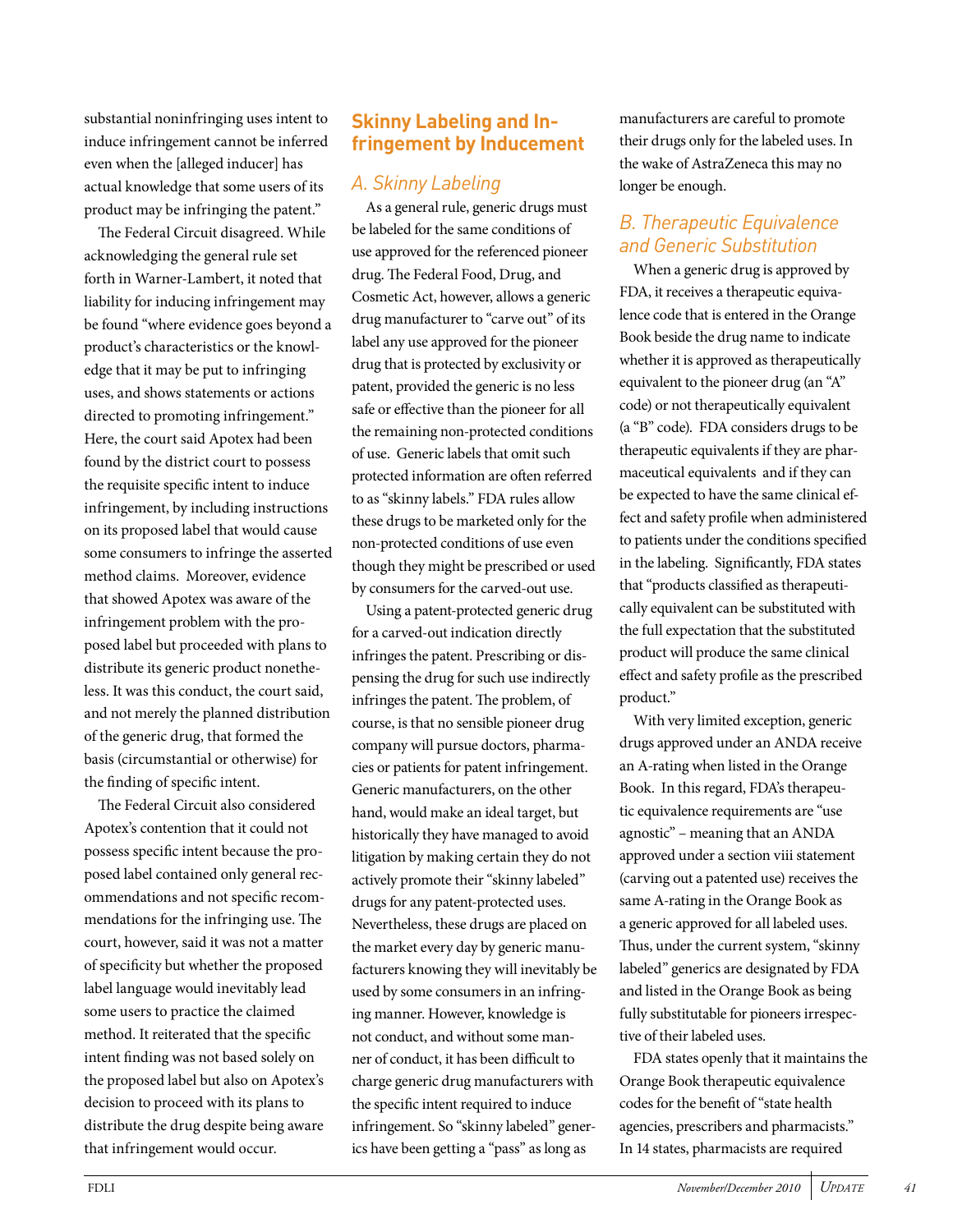by law to substitute "equivalent" generic drugs for pioneer prescriptions unless the doctor specifies "brand only." In 36 other states, pharmacists have the discretion to substitute equivalent generics unless the prescription is designated "brand only." Forty-seven states allow generic drug substitution if requested by the patient, which, as a practical matter, means the decision to substitute is in the hands of the patient's health insurance carrier, which charges much lower co-payment fees for generic equivalent drugs. As for how pharmacists determine whether a generic is equivalent to (and substitutable for) a brand-name drug, 30 states (including the District of Columbia) require use of the Orange Book, with several other states accepting the Orange Book rating system as an option. Three states publish their own formularies, and 18 others define "generic equivalence" essentially to include any generic that is A-rated by FDA. In other words, a generic drug that is A-rated by FDA will be substituted by pharmacies throughout the country and used by consumers regardless of the approved uses on the generic label.

In almost all cases, neither the prescribing physician, nor the pharmacist or the insurance carrier, has any idea what uses are approved on an A-rated generic label, because there is no compendium that tracks such information. Doctors typically write prescriptions for brandname drugs without reference to the indication or condition being treated, so there is no practical way for a pharmacist to determine (short of calling the doctor) what the drug is to be used for when the substitution decision is made. Unquestionably then, the current drug rating and distribution system ensures that "skinny labeled" generics will be routinely (and automatically) dispensed

to patients and inevitably used in an infringing manner. FDA, state pharmacies and the generic manufacturing industry know that this is happening, but nonetheless have turned a "blind eye" due to the enormous political pressure for low-cost drugs. But, no government-run program that essentially institutionalizes patent infringement can forever endure.

## *C. Inducing Infringement in the Wake of AstraZeneca*

There can be no disputing that direct infringement occurs whenever a generic drug is taken by or administered to consumers for a condition of use that is protected by patent. It does not matter what the prescribing physician intended, what the pharmacist is required to do or what the Orange Book therapeutic equivalence rating dictates. What matters is that "skinny labeled" drugs are being marketed by generic manufacturers with the knowledge that they will be used by some consumers in an infringing manner. The only question has been whether such infringement is being induced by the generic manufacturer's conduct. AstraZeneca suggests that it may well be.

The Federal Circuit makes clear in AstraZeneca that liability for inducing infringement may be found where the evidence goes beyond a product's characteristics, or the knowledge that it may be put to infringing uses, and shows "actions directed to promoting infringement." It is sufficient, the court said, for a patent holder to show evidence of a manufacturer's intent to induce infringement along with plans to market the drug knowing that such infringement will occur. In the case of a "skinny labeled" drug, the generic manufacturer appears to be in this same boat. Evidence of intent to induce infringement can be shown by the manufacturer's promotion of its drug as A-rated and fully substitutable for the patent-protected pioneer, knowing that it will be used by patients in an infringing manner. The decision to market the drug, knowing such infringement will occur, is what ultimately perfects the generic manufacturer's act of inducing the infringement.

In AstraZeneca, the Federal Circuit equated labeling with conduct and rejected the defense that nonspecific label recommendations could not demonstrate specific intent. The court said it did not matter if the labeling contains only general recommendation – what matters is whether the labeling language would inevitably lead some users to practice the claimed method. This same reasoning would appear to hold true for "skinny labeled" generics, only here it is not the physical label that inevitably leads to infringement, but rather, the A-rating bestowed by FDA, published in the Orange Book and promoted by the generic manufacturers. In the end, the result is the same. The generic manufacturer effectively relies on an "extrinsic label" for its drug that will inevitably lead some users to practice the pioneer's patent. It is this overall conduct that AstraZeneca seems to say is sufficient to show specific intent to induce infringement.

## *D. The Orange Book Is the Problem*

It is clear from the foregoing discussion that FDA's long-standing Orange Book policies may be to blame; however, nothing prevents FDA from adopting therapeutic equivalence codes that can accommodate the legitimate practice of "skinny labeling" without sanctioning the unchecked infringement of pioneer patents. Rather than issuing A-ratings for a "skinny labeled" generic drug, FDA could, for example, employ an equivalence code that automatically alerts pharmacists (and doctors) to the possibil-